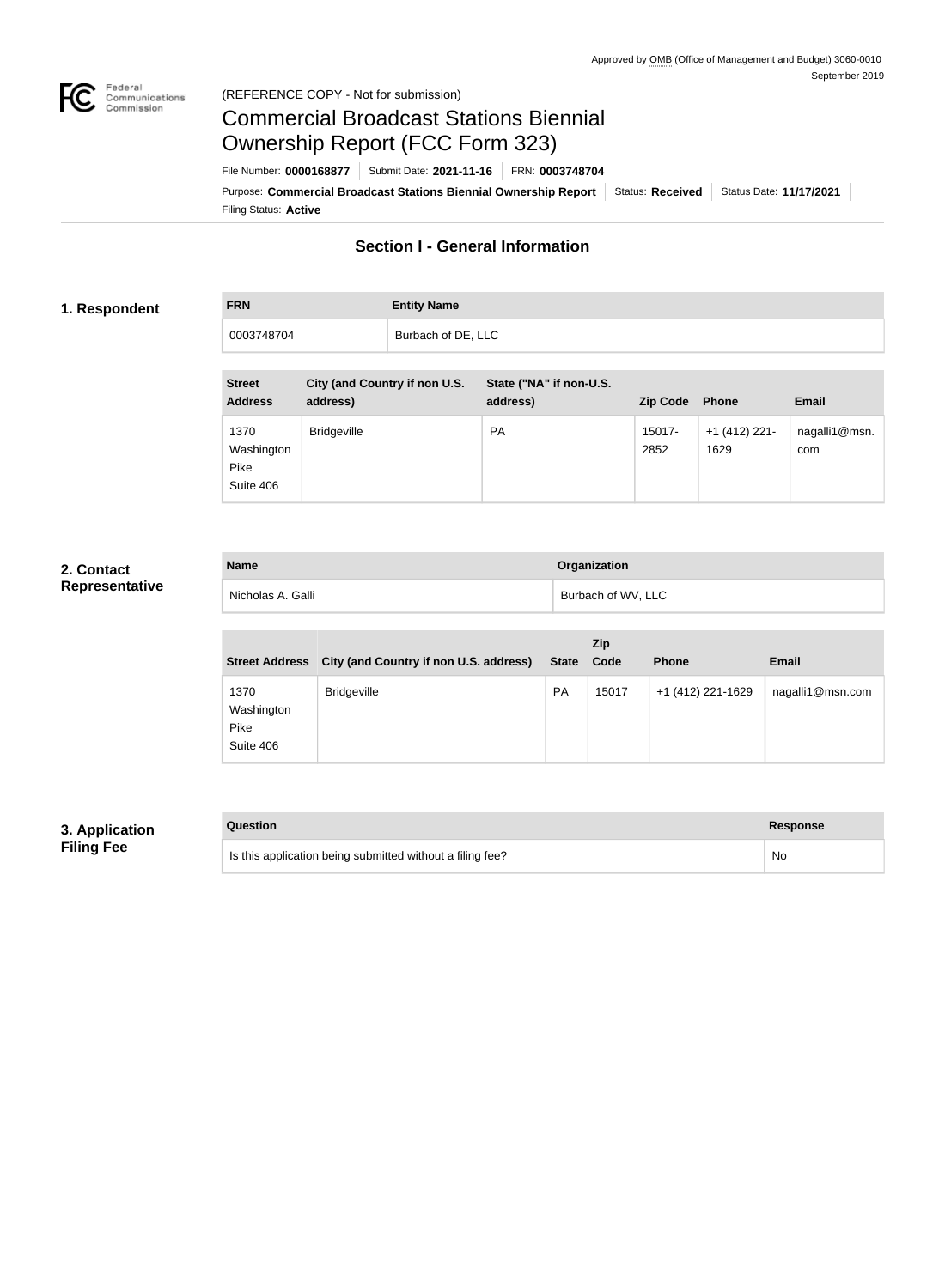| <b>Fees</b> | <b>Application Type</b> | <b>Form Number</b> | <b>Fee Code</b> | Quantity | <b>Fee Amount</b> | <b>Subtotal</b> |
|-------------|-------------------------|--------------------|-----------------|----------|-------------------|-----------------|
|             | Biennial                | Form 323           | <b>MAR</b>      | 10       | 85                | \$850.00        |
|             |                         |                    |                 |          | Total             | \$850.00        |

## **4. Nature of Respondent**

| (a) Provide the following information about the Respondent: |                           |  |
|-------------------------------------------------------------|---------------------------|--|
| <b>Relationship to stations/permits</b>                     | Licensee                  |  |
| <b>Nature of Respondent</b>                                 | Limited liability company |  |

**(b) Provide the following information about this report:**

| <b>Purpose</b> | Biennial                                                                                                                                                                               |
|----------------|----------------------------------------------------------------------------------------------------------------------------------------------------------------------------------------|
| "As of" date   | 10/01/2021                                                                                                                                                                             |
|                | When filing a biennial ownership report or validating<br>and resubmitting a prior biennial ownership report, this<br>date must be Oct. 1 of the year in which this report is<br>filed. |

### **5. Licensee(s) and Station(s)**

#### **Respondent is filing this report to cover the following Licensee(s) and station(s):**

| Licensee/Permittee Name |                    | <b>FRN</b> |
|-------------------------|--------------------|------------|
|                         | Burbach of DE, LLC | 0003748704 |

| Fac. ID No. | <b>Call Sign</b> | <b>City</b>        | <b>State</b> | <b>Service</b> |
|-------------|------------------|--------------------|--------------|----------------|
| 15254       | <b>WGGE</b>      | <b>PARKERSBURG</b> | <b>WV</b>    | <b>FM</b>      |
| 15255       | <b>WLYQ</b>      | <b>PARKERSBURG</b> | <b>WV</b>    | AM             |
| 22677       | WHBR-FM          | PARKERSBURG        | <b>WV</b>    | <b>FM</b>      |
| 22678       | <b>WVNT</b>      | <b>PARKERSBURG</b> | <b>WV</b>    | AM             |
| 32202       | <b>WGYE</b>      | <b>MANNINGTON</b>  | <b>WV</b>    | <b>FM</b>      |
| 41082       | WRZZ             | <b>PARKERSBURG</b> | <b>WV</b>    | <b>FM</b>      |
| 52015       | <b>WXIL</b>      | <b>ELIZABETH</b>   | <b>WV</b>    | <b>FM</b>      |
| 58621       | <b>WHTI</b>      | SALEM              | <b>WV</b>    | <b>FM</b>      |
| 67102       | <b>WXKX</b>      | <b>CLARKSBURG</b>  | <b>WV</b>    | AM             |
| 67103       | <b>WGIE</b>      | <b>CLARKSBURG</b>  | <b>WV</b>    | <b>FM</b>      |
|             |                  |                    |              |                |

## **Section II – Biennial Ownership Information**

**1. 47 C.F.R. Section 73.3613 and Other Documents**

Licensee Respondents that hold authorizations for one or more full power television, AM, and/or FM stations should list all contracts and other instruments set forth in 47 C.F.R. Section 73.3613(a) through (c) for the facility or facilities listed on this report. In addition, attributable Local Marketing Agreements (LMAs) and attributable Joint Sales Agreements (JSAs) must be disclosed by the licensee of the brokering station on its ownership report. If the agreement is an attributable LMA, an attributable JSA, or a network affiliation agreement, check the appropriate box. Otherwise, select "Other." Non-Licensee Respondents, as well as Licensee Respondents that only hold authorizations for Class A television and/or low power television stations, should select "Not Applicable" in response to this question.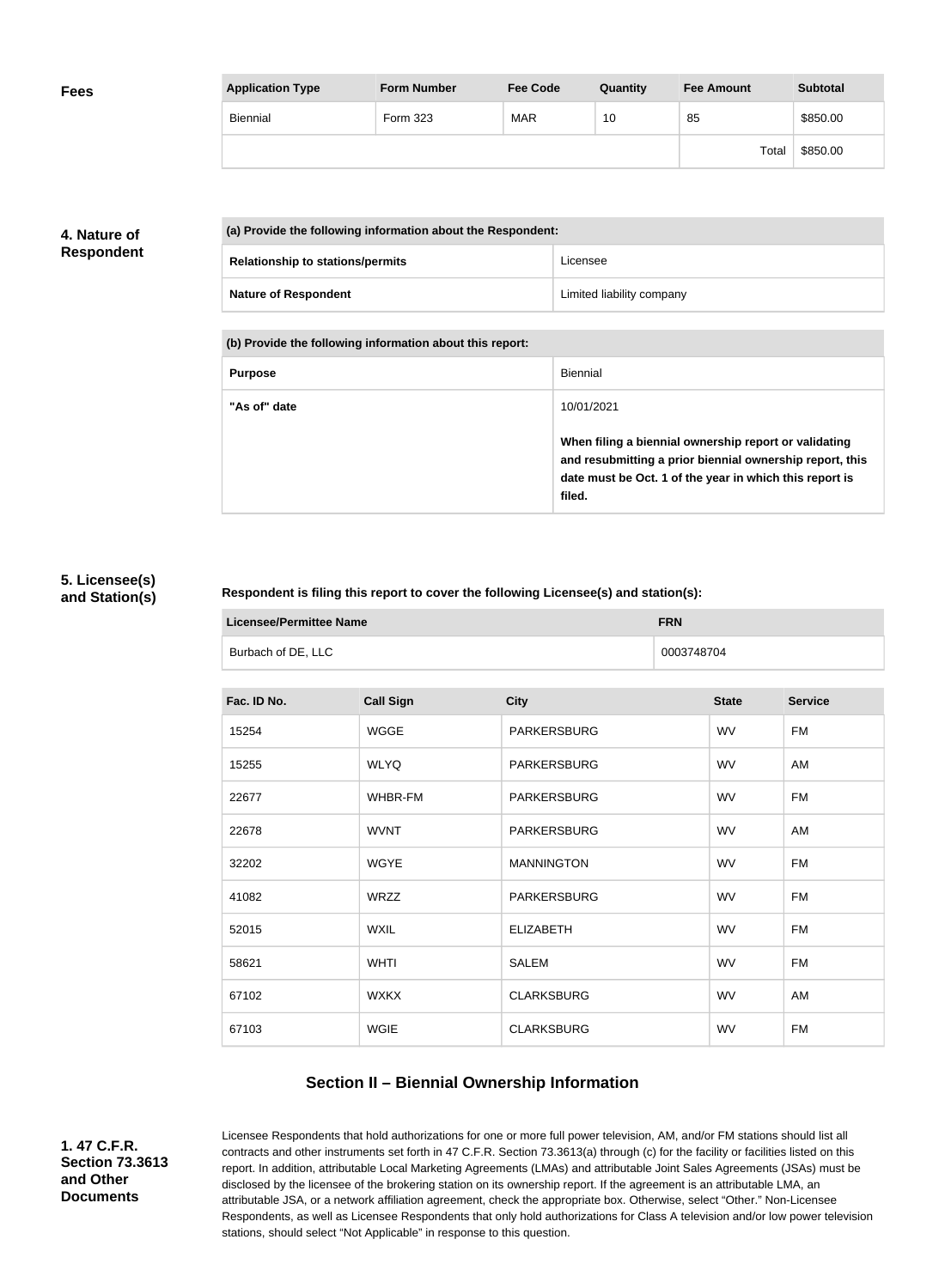Not Applicable.

### **2. Ownership Interests**

**(a)** Ownership Interests. This Question requires Respondents to enter detailed information about ownership interests by generating a series of subforms. Answer each question on each subform. The first subform listing should be for the Respondent itself. If the Respondent is not a natural person, also list each of the officers, directors, stockholders, non-insulated partners, non-insulated members, and any other persons or entities with a direct attributable interest in the Respondent pursuant to the standards set forth in 47 C.F.R. Section 73.3555. (A "direct" interest is one that is not held through any intervening companies or entities.) List each interest holder with a direct attributable interest in the Respondent separately.

Leave the percentage of total assets (Equity Debt Plus) field blank for an interest holder unless that interest holder has an attributable interest in the Respondent solely on the basis of the Commission's Equity Debt Plus attribution standard, 47 C.F.R. Section 73.3555, Note 2(i).

In the case of vertical or indirect ownership structures, list only those interests in the Respondent that also represent an attributable interest in the Licensee(s) for which the report is being submitted.

Entities that are part of an organizational structure that includes holding companies or other forms of indirect ownership must file separate ownership reports. In such a structure do not report, or file a separate report for, any interest holder that does not have an attributable interest in the Licensee(s) for which the report is being submitted.

Please see the Instructions for further detail concerning interests that must be reported in response to this question.

The Respondent must provide an FCC Registration Number for each interest holder reported in response to this question. Please see the Instructions for detailed information and guidance concerning this requirement.

| <b>FRN</b>                                                                                                                       | 0003748704                                              |                      |                            |  |
|----------------------------------------------------------------------------------------------------------------------------------|---------------------------------------------------------|----------------------|----------------------------|--|
| <b>Entity Name</b>                                                                                                               | Burbach of DE, LLC                                      |                      |                            |  |
| <b>Address</b>                                                                                                                   | PO Box                                                  |                      |                            |  |
|                                                                                                                                  | Street 1                                                | 1370 Washington Pike |                            |  |
|                                                                                                                                  | <b>Street 2</b>                                         | Suite 406            |                            |  |
|                                                                                                                                  | <b>City</b>                                             | <b>Bridgeville</b>   |                            |  |
|                                                                                                                                  | State ("NA" if non-U.S.<br>address)                     | PA                   |                            |  |
|                                                                                                                                  | <b>Zip/Postal Code</b>                                  | 15017-2852           |                            |  |
|                                                                                                                                  | Country (if non-U.S.<br>address)                        | <b>United States</b> |                            |  |
| <b>Listing Type</b>                                                                                                              | Respondent                                              |                      |                            |  |
| <b>Positional Interests</b><br>(check all that apply)                                                                            | Respondent                                              |                      |                            |  |
| <b>Tribal Nation or Tribal</b><br><b>Entity</b>                                                                                  | Interest holder is not a Tribal nation or Tribal entity |                      |                            |  |
| <b>Interest Percentages</b><br>(enter percentage values                                                                          | Voting                                                  | 0.0%                 | <b>Jointly Held?</b><br>No |  |
| from 0.0 to 100.0)                                                                                                               | <b>Equity</b>                                           | 0.0%                 |                            |  |
|                                                                                                                                  | <b>Total assets (Equity Debt</b><br>Plus)               | 0.0%                 |                            |  |
| Does interest holder have an attributable interest in one or more broadcast stations<br>No<br>that do not appear on this report? |                                                         |                      |                            |  |

#### **Ownership Information**

#### **Ownership Information**

**FRN** 0019232222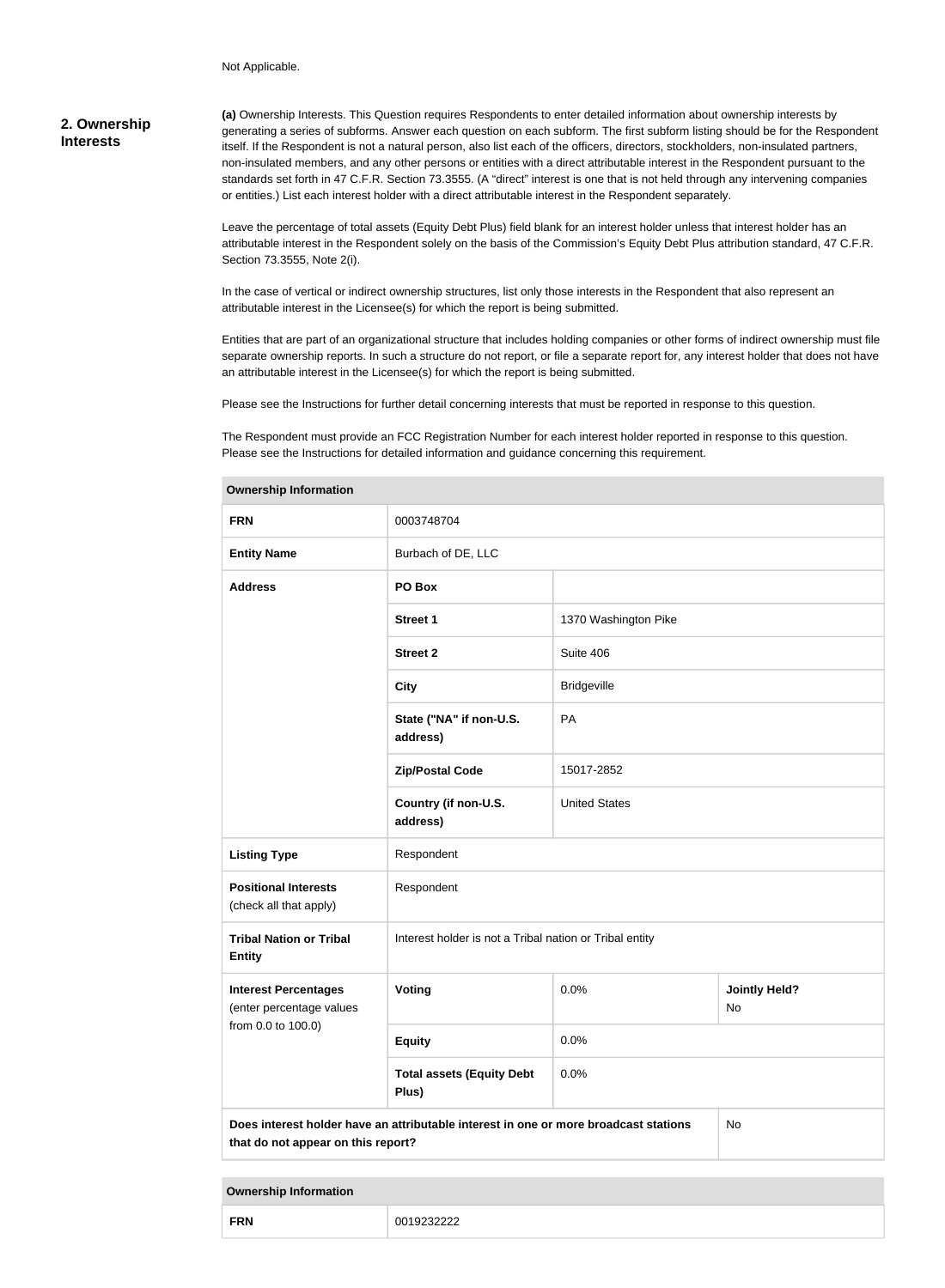| <b>Entity Name</b>                                                                                                                | Judy S Alt Irrevocable Trust                            |                              |                            |  |  |
|-----------------------------------------------------------------------------------------------------------------------------------|---------------------------------------------------------|------------------------------|----------------------------|--|--|
| <b>Address</b>                                                                                                                    | PO Box                                                  |                              |                            |  |  |
|                                                                                                                                   | <b>Street 1</b>                                         | 14451 Marina San Pablo Place |                            |  |  |
|                                                                                                                                   | <b>Street 2</b>                                         |                              |                            |  |  |
|                                                                                                                                   | <b>City</b>                                             | Jacksonville                 |                            |  |  |
|                                                                                                                                   | State ("NA" if non-U.S.<br>address)                     | <b>FL</b>                    |                            |  |  |
|                                                                                                                                   | <b>Zip/Postal Code</b>                                  | 32224                        |                            |  |  |
|                                                                                                                                   | Country (if non-U.S.<br>address)                        | <b>United States</b>         |                            |  |  |
| <b>Listing Type</b>                                                                                                               | Other Interest Holder                                   |                              |                            |  |  |
| <b>Positional Interests</b><br>(check all that apply)                                                                             | LC/LLC/PLLC Member                                      |                              |                            |  |  |
| <b>Tribal Nation or Tribal</b><br><b>Entity</b>                                                                                   | Interest holder is not a Tribal nation or Tribal entity |                              |                            |  |  |
| <b>Interest Percentages</b><br>(enter percentage values                                                                           | Voting                                                  | 30.0%                        | <b>Jointly Held?</b><br>No |  |  |
| from 0.0 to 100.0)                                                                                                                | <b>Equity</b>                                           | 30.0%                        |                            |  |  |
|                                                                                                                                   | <b>Total assets (Equity Debt</b><br>Plus)               | 30.0%                        |                            |  |  |
| Does interest holder have an attributable interest in one or more broadcast stations<br>Yes<br>that do not appear on this report? |                                                         |                              |                            |  |  |

| <b>Ownership Information</b>                                                  |                                                         |                      |                            |  |  |
|-------------------------------------------------------------------------------|---------------------------------------------------------|----------------------|----------------------------|--|--|
| <b>FRN</b>                                                                    | 0019874494                                              |                      |                            |  |  |
| <b>Entity Name</b>                                                            | Judith Marie Confer Irrevocable Trust                   |                      |                            |  |  |
| <b>Address</b>                                                                | PO Box                                                  |                      |                            |  |  |
|                                                                               | <b>Street 1</b>                                         | 2105 Bud Ct.         |                            |  |  |
|                                                                               | <b>Street 2</b>                                         |                      |                            |  |  |
|                                                                               | <b>City</b>                                             | Ft. Mill             |                            |  |  |
|                                                                               | State ("NA" if non-U.S.<br>address)                     | <b>SC</b>            |                            |  |  |
|                                                                               | <b>Zip/Postal Code</b>                                  | 29715                |                            |  |  |
|                                                                               | Country (if non-U.S.<br>address)                        | <b>United States</b> |                            |  |  |
| <b>Listing Type</b>                                                           | Other Interest Holder                                   |                      |                            |  |  |
| <b>Positional Interests</b><br>(check all that apply)                         | LC/LLC/PLLC Member                                      |                      |                            |  |  |
| <b>Tribal Nation or Tribal</b><br><b>Entity</b>                               | Interest holder is not a Tribal nation or Tribal entity |                      |                            |  |  |
| <b>Interest Percentages</b><br>(enter percentage values<br>from 0.0 to 100.0) | <b>Voting</b>                                           | 30.0%                | <b>Jointly Held?</b><br>No |  |  |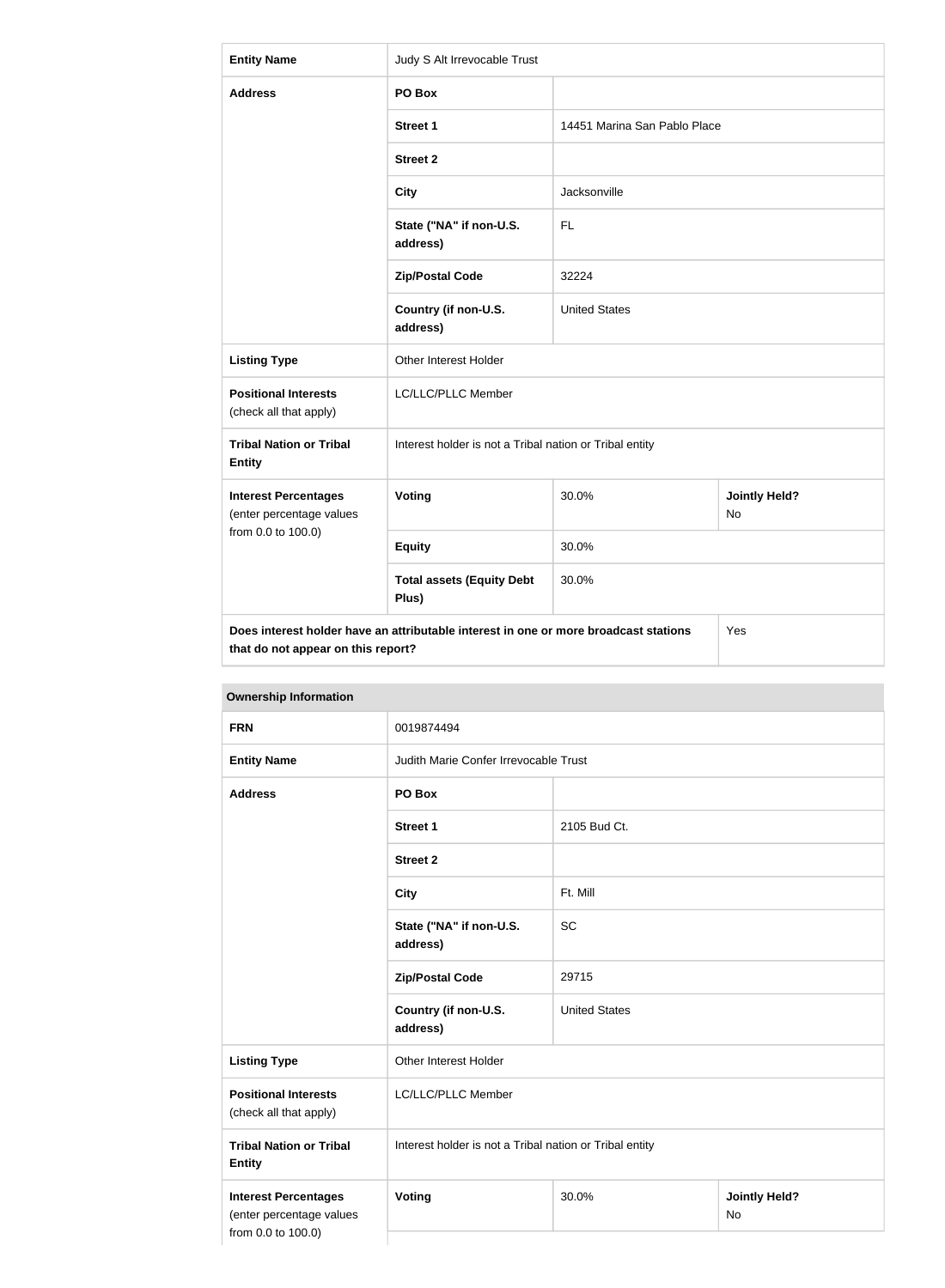| <b>Equity</b>                                                                                       | 30.0% |  |
|-----------------------------------------------------------------------------------------------------|-------|--|
| <b>Total assets (Equity Debt</b><br>Plus)                                                           | 30.0% |  |
| e interest holder have an attributable interest in one or more broadcast stations<br>$V_{\alpha c}$ |       |  |

| Does interest holder have an attributable interest in one or more broadcast stations |
|--------------------------------------------------------------------------------------|
| that do not appear on this report?                                                   |

| <b>Ownership Information</b>                                                                                                                               |                                           |                        |                            |
|------------------------------------------------------------------------------------------------------------------------------------------------------------|-------------------------------------------|------------------------|----------------------------|
| <b>FRN</b>                                                                                                                                                 | 0012239638                                |                        |                            |
| <b>Name</b>                                                                                                                                                | Nicholas A. Galli                         |                        |                            |
| <b>Address</b>                                                                                                                                             | PO Box                                    |                        |                            |
|                                                                                                                                                            | <b>Street 1</b>                           | 1370 Washington Pike   |                            |
|                                                                                                                                                            | <b>Street 2</b>                           | Suite 406              |                            |
|                                                                                                                                                            | <b>City</b>                               | <b>Bridgeville</b>     |                            |
|                                                                                                                                                            | State ("NA" if non-U.S.<br>address)       | PA                     |                            |
|                                                                                                                                                            | <b>Zip/Postal Code</b>                    | 15017                  |                            |
|                                                                                                                                                            | Country (if non-U.S.<br>address)          | <b>United States</b>   |                            |
| <b>Listing Type</b>                                                                                                                                        | Other Interest Holder                     |                        |                            |
| <b>Positional Interests</b><br>(check all that apply)                                                                                                      | LC/LLC/PLLC Member                        |                        |                            |
| Citizenship, Gender,                                                                                                                                       | <b>Citizenship</b>                        | US                     |                            |
| <b>Ethnicity, and Race</b><br><b>Information (Natural</b>                                                                                                  | Gender                                    | Male                   |                            |
| Persons Only)                                                                                                                                              | <b>Ethnicity</b>                          | Not Hispanic or Latino |                            |
|                                                                                                                                                            | Race                                      | White                  |                            |
| <b>Interest Percentages</b><br>(enter percentage values<br>from 0.0 to 100.0)                                                                              | <b>Voting</b>                             | 40.0%                  | <b>Jointly Held?</b><br>No |
|                                                                                                                                                            | <b>Equity</b>                             | 40.0%                  |                            |
|                                                                                                                                                            | <b>Total assets (Equity Debt</b><br>Plus) | 40.0%                  |                            |
| Does interest holder have an attributable interest in one or more broadcast stations<br>No<br>that do not appear on this report?                           |                                           |                        |                            |
|                                                                                                                                                            |                                           |                        |                            |
| (b) Respondent certifies that any interests, including equity, financial, or voting<br>Yes<br>interests, not reported in this filing are non-attributable. |                                           |                        |                            |

If "No," submit as an exhibit an explanation.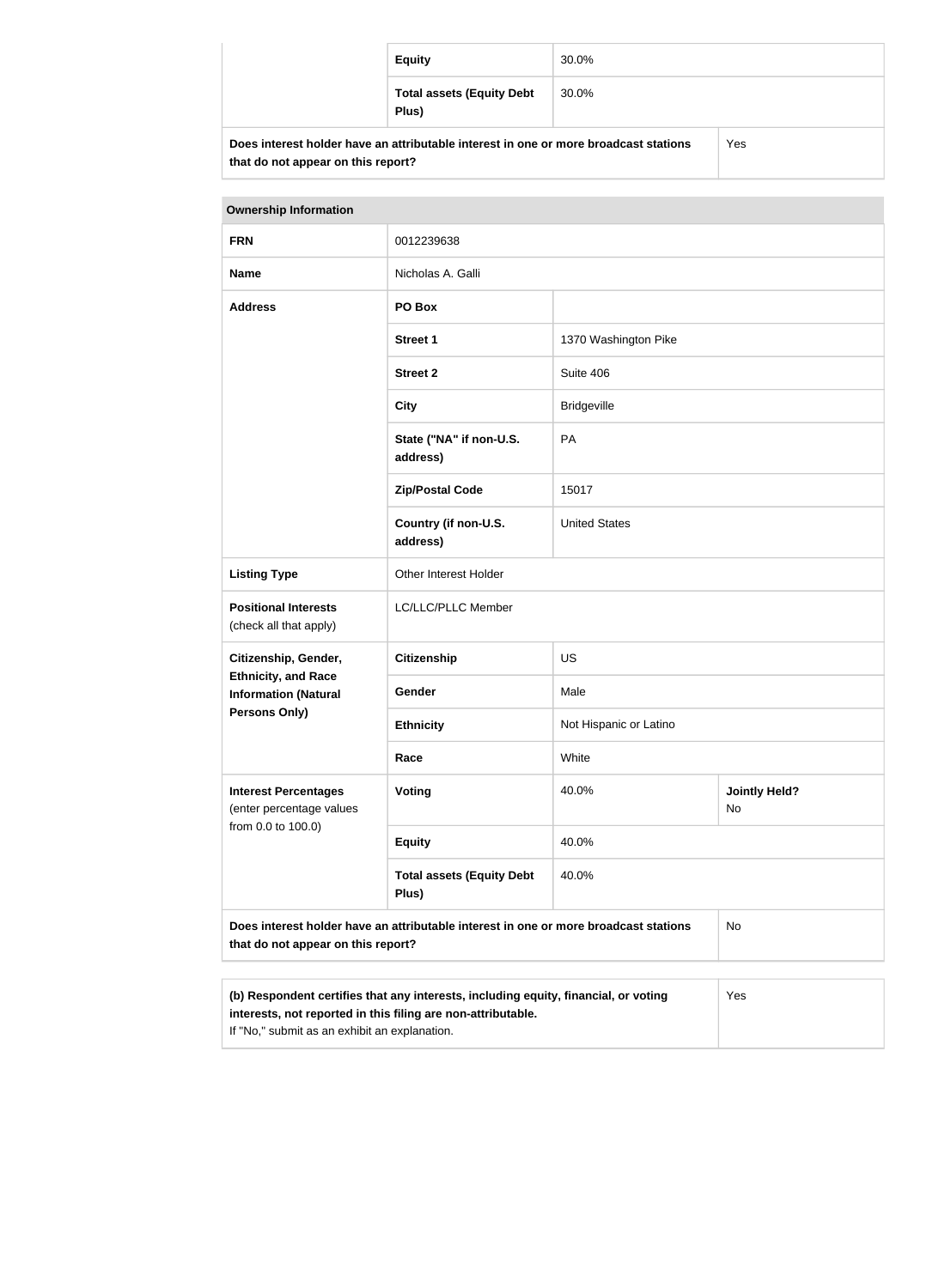

**(d) Are any of the individuals listed as an attributable interest holder in the Respondent married to each other or related to each other as parentchild or as siblings?** No

If "Yes," provide the following information for each such the relationship.

| (e) Is Respondent seeking an attribution exemption for any officer or director with<br>duties wholly unrelated to the Licensee(s)?                                                                                             | No. |
|--------------------------------------------------------------------------------------------------------------------------------------------------------------------------------------------------------------------------------|-----|
| If "Yes," complete the information in the required fields and submit an Exhibit fully describing<br>that individual's duties and responsibilities, and explaining why that individual should not be<br>attributed an interest. |     |

### **3. Organizational Chart (Licensees Only)**

Attach a flowchart or similar document showing the Licensee's vertical ownership structure including the Licensee and all entities that have attributable interests in the Licensee. Licensees with a single parent entity may provide a brief explanatory textual Exhibit in lieu of a flowchart or similar document. Licensees without parent entities should so indicate in a textual Exhibit.

#### **Non-Licensee Respondents should select "N/A" in response to this question.**

| <b>File Name</b>               | Uploaded By | <b>Attachment Type</b> | <b>Description</b> |
|--------------------------------|-------------|------------------------|--------------------|
| BurbachOfDE323Exh5 101015.xlsx | Applicant   | <b>Ownership Chart</b> |                    |